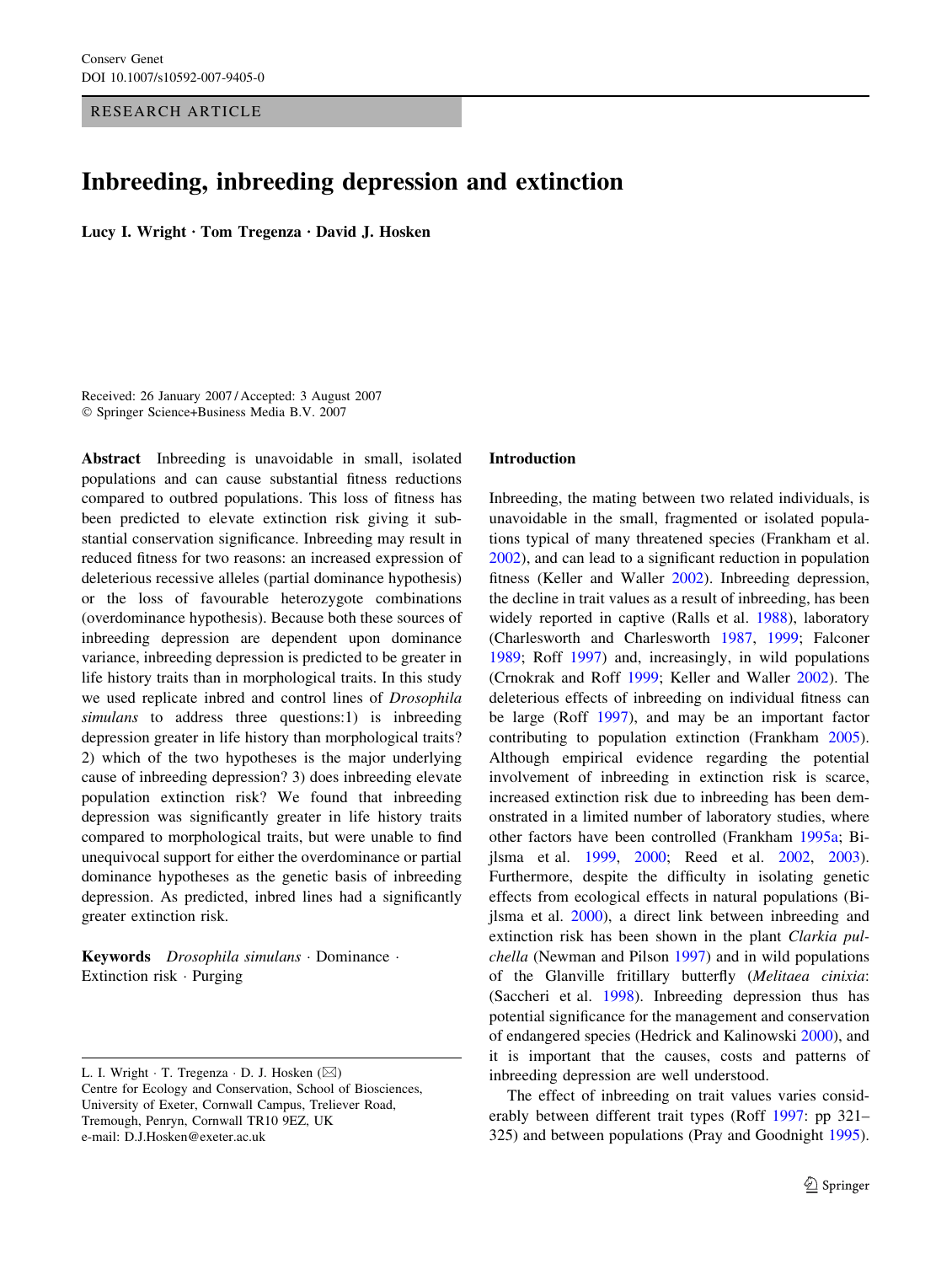The effect of inbreeding on a given trait depends upon the proportion of directional dominance in that trait (Falconer [1989:](#page-9-0) pp 227; Roff [1997:](#page-9-0) pp 306; Lynch and Walsh [1998](#page-9-0): pp 257). Because life-history traits are more closely linked to fitness they are predicted to be under strong selection (Falconer [1989:](#page-9-0) pp 225). Selection removes deleterious alleles, whilst alleles that confer a fitness advantage approach fixation. This process diminishes additive genetic variance, whilst mutations that persist are typically deleterious and recessive resulting in a relatively larger dominance variance component for traits closely related to fitness. Traits under weaker selection such as morphological characters, are expected to have relatively less dominance variance and less directional dominance (Lynch and Walsh [1998:](#page-9-0) pp 270). Hence, we expect that inbreeding depression will be more pronounced in life history traits than other characters such as general morphology. Life history traits do indeed tend to show larger dominance variance components than morphological traits (Crnokrak and Roff [1995](#page-9-0)) and should, consequently, be more susceptible to inbreeding depression.

Most reported estimates of inbreeding depression concern traits that are important fitness components: fewer have focused on inbreeding depression in morphological characters, or have directly tested the theory that inbreeding depression should be greater in life history traits compared to morphological traits. Roff [\(1998](#page-10-0)) tested this idea in the sand cricket Gryllus firmus and reported large reductions in growth rate and fecundity of inbred individuals, as well as an overall significantly higher level of inbreeding depression in life history traits than morphological traits. A meta-analysis of inbreeding depression estimates for different trait types in animals provided further support (DeRose and Roff [1999\)](#page-9-0). In contrast, Ellmer and Andersson [\(2004](#page-9-0)) found no significant difference in the degree of inbreeding depression in traits closely related to fitness compared to morphological and phenological characters in the annual plant Nigella degenii. Nevertheless, they did report a trend towards greater reduction in fitnessrelated traits, and their sample size was small, with only two fitness-related traits assessed.

While directional dominance is a requirement for inbreeding depression to occur, the genetic basis of inbreeding depression continues to be debated. Inbreeding acts to change the frequency of genotypes in a population, increasing homozygote frequency at the expense of heterozygotes, and as a result inbreeding depression can occur via two paths. Firstly, inbreeding depression may result from the increased expression of deleterious recessive or partially recessive alleles, which are masked in heterozygotes, but are exposed as homozygosity increases (the partial dominance hypothesis). Alternatively, heterozygotes may have superior fitness to either homozygote, and inbreeding depression results from the loss of favorable heterozygote combinations (the overdominance hypothesis) (Charlesworth and Charlesworth [1987,](#page-9-0) [1999\)](#page-9-0).

With continued inbreeding, the partial dominance theory predicts that natural selection will purge the deleterious recessive alleles that cause inbreeding depression, with purging being more efficient as homozygosity increases and deleterious alleles are increasingly exposed to selection. Hence, theory predicts that purging will restore the fitness of inbred populations. In contrast, the overdominance theory does not predict any purging and mean fitness will continue to decline as fewer and fewer heterozygotes are found in the population (Lande and Schemske [1985](#page-9-0); Barrett and Charlesworth [1991](#page-9-0); Roff [2002\)](#page-10-0).

The partial dominance theory is generally considered to be the major cause of observed inbreeding depression (Charlesworth and Charlesworth [1987](#page-9-0), [1999;](#page-9-0) Barrett and Charlesworth [1991](#page-9-0); Dudash and Carr [1998](#page-9-0); Roff [2002](#page-10-0)), but evidence also exists in support of the overdominance hypothesis (Karkkainen et al. [1999](#page-9-0); Li et al. [2001](#page-9-0)), and both mechanisms may be at work concurrently (Crnokrak and Barrett [2002](#page-9-0); Kristensen and Sorensen [2005\)](#page-9-0). Since purging is only achieved when inbreeding depression is caused by deleterious recessives, a fitness rebound in inbred populations provides support for the partial dominance mechanism (Roff [2002\)](#page-10-0). Purging effects have been confirmed experimentally in a number of cases (Barrett and Charlesworth [1991](#page-9-0); Saccheri et al. [1996](#page-10-0); Roff [2002](#page-10-0); Swindell and Bouzat [2006b](#page-10-0)), but overall, the evidence for purging in plant and animal populations is limited and this has led to a questioning of the role of purging in restoring fitness (Ballou [1997;](#page-9-0) Byers and Waller [1999](#page-9-0); Crnokrak and Barrett [2002](#page-9-0); Frankham [2005](#page-9-0)).

Experimentally crossing different inbred lines offers a method of distinguishing between the two mechanisms that may cause inbreeding depression, because the two theories make different predictions about trait values of the crossbred progeny. The overdominance theory predicts that the mean trait value of crossed lines will return to the equivalent of the outbred population, as heterozygosity will be restored. In contrast, the partial dominance theory predicts that mean trait value will exceed that of the outbred population, since not only will heterozygosity be restored, but the crossbred individuals will be purged of their genetic load (Barrett and Charlesworth [1991](#page-9-0); Roff [2002\)](#page-10-0).

In this study we followed the basic experimental designs used by Roff ([1998](#page-10-0), [2002](#page-10-0)), but used Drosophila simulans as the model organism in order to test 3 hypotheses: 1) is inbreeding depression greater in life history than morphological traits? 2) which of the two dominance hypotheses is the major underlying cause of inbreeding depression? 3) does inbreeding elevate population extinction risk? To test hypothesis 1 mean trait values of multiple lines of inbred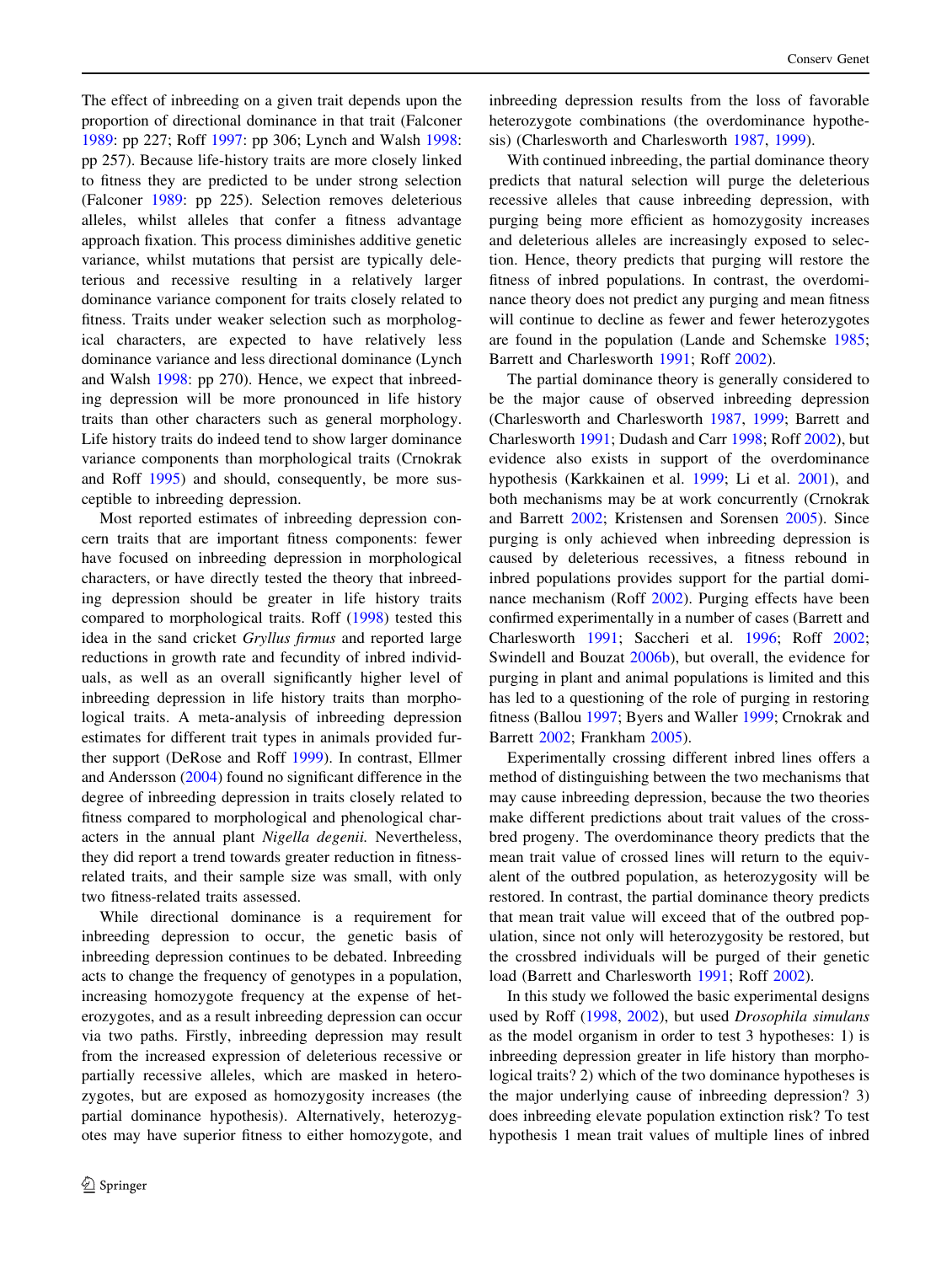<span id="page-2-0"></span>individuals, subject to moderate inbreeding (expected inbreeding coefficient  $(F) = 0.25$ , were compared with outbred controls for a suite of life history and morphological traits. To differentiate between the two hypothetical causes of inbreeding depression (hypothesis 2) we maintained replicate inbred lines for seven generations of full-sibling mating, then crossed all the extant lines, and compared trait values with those of outbred controls. The maintenance of these lines also allowed us to test hypothesis 3 that inbreeding increases extinction risk, by comparing extinction of inbred and outbred lines throughout the inbreeding procedure.

#### Materials and methods

#### Foundation population

The stock population of *D. simulans* was founded from twenty isofemale lines, supplied by the Centre for Environmental Stress and Adaptation Research, La Trobe University, Australia. Isolines had been cultured from individuals caught from a wild population at Tuncurry, Eastern Australia in March 2004. Isolines were mixed to produce a large outbred population and subsequently maintained in a population cage with a standing density of between 500 and 1000 flies. All experimental individuals were derived from this population after it had undergone at least 15 generations of outbreeding. Stock and experimental populations were reared throughout on Drosophila quick mix medium (Blades Biological, UK) with yeast and water at 25°C and 12/12 h light/dark cycle. Carbon dioxide or ice anaesthesia was used for handling and transferring flies.

Experiment 1: Inbreeding effects on life history and morphological traits

Replicate inbred and outbred lines were generated using a crossing design that followed Roff [\(1998](#page-10-0)). Eggs were collected from the stock population by placing vials of medium into the population cage and, upon eclosion to adults, these individuals formed the grandparental generation for the present experiment. Two hundred virgin flies (100 male, 100 female) were randomly taken from the grandparental generation and paired, generating 100 male– female pairs, which were placed in separate culture vials/ pair. One hundred full-sibling families were obtained from these vials. Full-sib families were then randomly grouped into pairs, giving 50 groups of two full-sib families. Virgin flies from each family in each group were crossed as indicated in Fig. 1, to generate multiple inbred and outbred



Fig. 1 Crossing design used to generate inbred and outbred progeny for a single group. Within each group, two inbred progeny families produced by brother–sister matings, and two outbred progeny families produced by reciprocal crosses between the two families.  $G_2$  flies were the experimental individuals

lines. Within each group, two inbred lines were produced by brother–sister matings and two outbred lines were produced by reciprocal crosses of a male and female from each parental family in the group. Half of the progeny lines were therefore products of one generation of full-sib inbreeding  $(F = 0.25)$  and the other half were outbred controls. This crossing design was chosen because it should result in an equal representation of alleles (only their combinations changing), and the same proportions of dominance variance, within each group (Roff [1998](#page-10-0)).

Sample progeny were collected as virgins from each of the inbred and outbred lines, and used to measure a suite of life history and morphological traits. Due to labour constraints the experiment was carried out in three blocks of 11, 21 and 18 groups respectively. Throughout the inbreeding procedure, all flies were 3 days of age when mated.

The following traits were measured in all inbred and outbred families. The first four are classified as life history traits, the remaining four as morphological traits.

#### Development time

After mating of the parental generation, males were removed and females allowed to oviposit for 24 h. Adult offspring that emerged each day were removed and counted until eclosion ceased. The reciprocal of development time was calculated for the analysis of inbreeding depression, since inbreeding depression would be seen as an increase in development time and give a larger value than controls, when the opposite is required for the analysis.

#### Female lifetime productivity

Virgin female progeny from each line were mated once with a single outbred virgin male taken randomly from the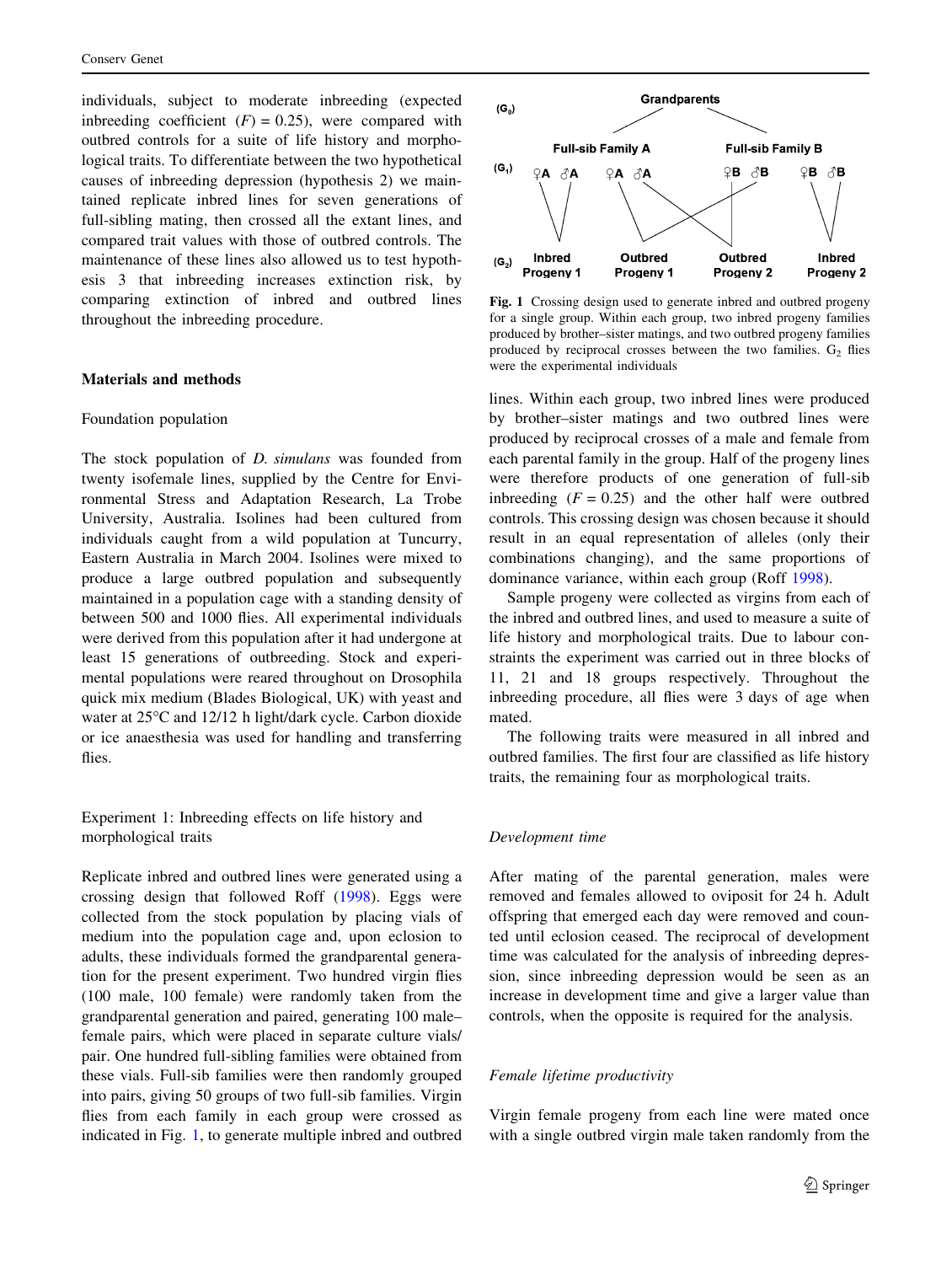stock population. Both males and females were 3–4 days old when mated. Males were removed and females housed alone to oviposit, transferred to a new vial every 3 days for the first 3 weeks, then every 5 days until eclosion ceased, to avoid overcrowding of larvae. Total number of offspring that emerged from all vials per female was recorded. This measure encompasses not only female fecundity but also egg-to-adult survival of offspring. Wherever possible lifetime productivity values of two females per line were obtained.

## Longevity of virgins

Number of days from emergence to death was recorded for two individuals per line. In half of the groups male individuals were used to measure longevity and in the other half of the groups, females were used. All were housed in same-sex pairs and transferred to new vials every 7 days.

## Longevity of mated females

The females used to measure lifetime productivity were kept until their death so a measure of longevity of singly mated females was also obtained for two females per line.

## Wing length

Length of the 1st posterior cell was measured, from the junction of the 3rd longitudinal vein with the anterior cross

Fig. 2 Morphological measurements i) Wing length measured between points A and B; ii) Wing width measured between points  $C$  and  $D$ ; iii) Hind-leg length measured between points  $E$  and  $F$ ; iv) Head width measured between points G and H

vein, and the border of the wing (points A–B, Fig. 2i). Both wings of each individual were measured and an average value calculated.

## Wing width

Distance between the junction of the costal vein and the 1st longitudinal vein at the top right-hand corner of the costal cell, and the point where the 5th longitudinal vein meets the border of the wing was measured (points C–D, Fig. 2 ii). Both wings of each individual were measured and an average value calculated.

## Hind-leg length

Length of the tibia from the joint with the femur to the joint with the metatarsus was measured (points E–F, Fig. 2iii). Both hind-legs of each individual were measured and an average value calculated.

# Head width

Viewed from the front, the broad area of the face was measured between the inner borders of the great compound eyes, above the antennal foramen, using the uppermost orbital setae as a guide (points G–H, Fig. 2iv).

To measure morphological traits, adult samples were preserved by freezing at  $-18^{\circ}$ C and later dissected, then photographed and measured using SPOT (Basic) for

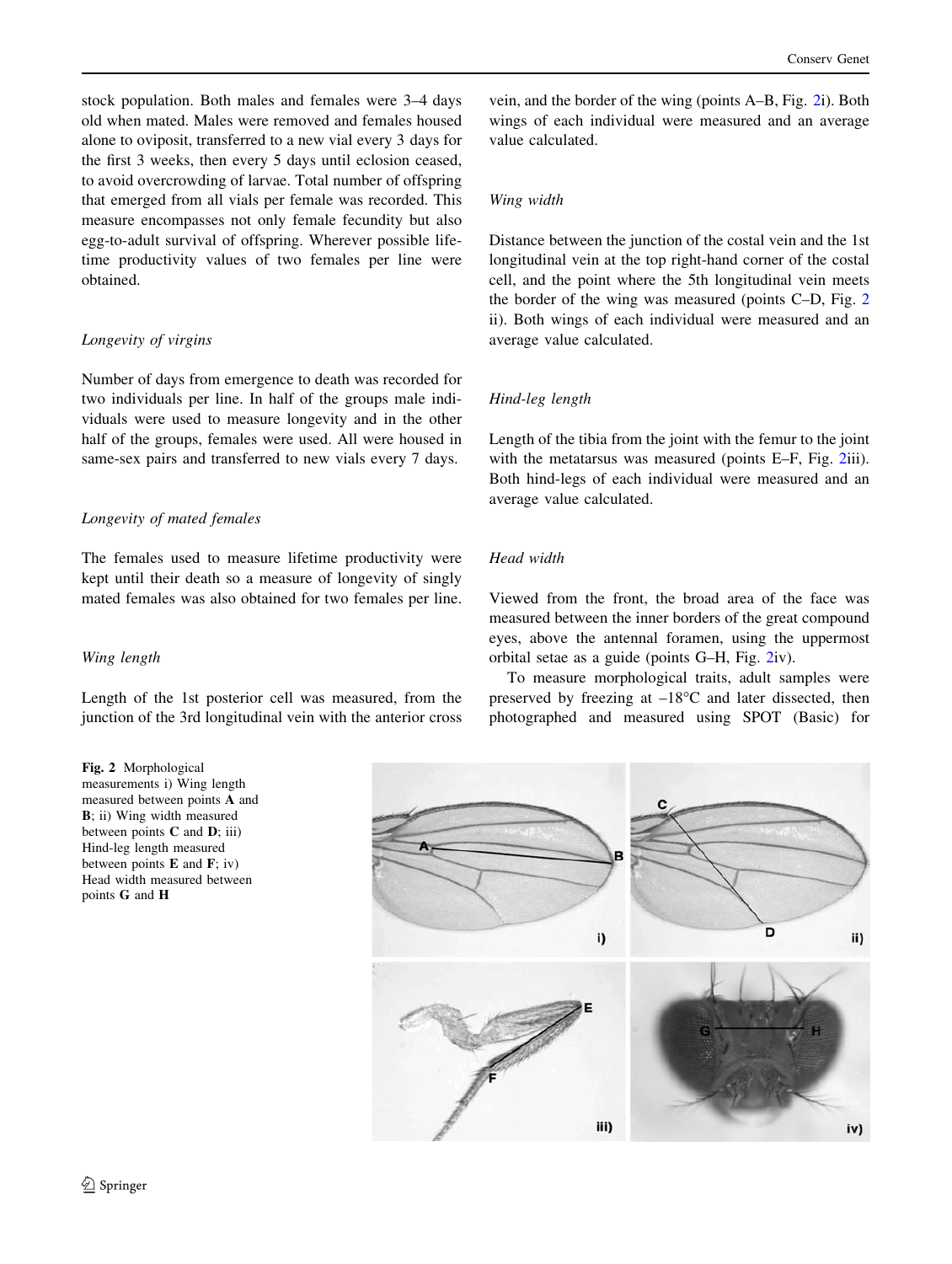| Variable        | Repeatability | $F_{23,46}$ |  |  |  |
|-----------------|---------------|-------------|--|--|--|
| Wing length     | 0.96          | 596.0       |  |  |  |
| Wing width      | 0.93          | 301.3       |  |  |  |
| Hind-leg length | 0.87          | 157.1       |  |  |  |
| Head            | 0.93          | 330.6       |  |  |  |

Table 1 Repeatability of morphological measurements (Lessells and Boag [1987\)](#page-9-0)

windows 4.1 (Diagnostic Instruments Inc.). Because males and females of the species differ in size, only females (two per line) were used to obtain the morphological measurements. The terminology used to describe the morphological measurements follows Demerec [\(1994](#page-9-0)). Repeatability of each of the morphological measurements was calculated following Lessells and Boag ([1987\)](#page-9-0) (Table 1).

Experiment 2: Test of the overdominance or partial dominance theory and extinction rates

The design of this experiment followed Roff ([2002\)](#page-10-0). The same crossing design was performed as above, but 55 groups were set up, since it was anticipated that a number of the lines would become extinct as the experiment proceeded. Of the 220 possible lines, 213 were successfully established (107 inbred lines and 106 outbred lines) and these inbred and outbred lines were maintained for seven generations. Inbred lines were continued by collecting sibling offspring as virgins at each generation and randomly choosing one brother–sister pair as parents for the subsequent generation. Outbred lines were maintained by mating a single virgin female from each line with a randomly selected male from the stock population. Virgin offspring were collected from the second day of emergence throughout. Extinction of inbred and outbred lines was recorded at every generation.

At generation 7 all the remaining inbred lines (expected  $F = 0.785$ : see Saccheri et al. [1999\)](#page-10-0) were randomly grouped into pairs and crossed reciprocally, using males and females randomly chosen from each line in the pair. Inbred and outbred lines were also continued for one additional generation as described above. For all line types females were mated once, then the males were removed and oviposition was allowed for 24 h. Progeny emerging from each vial were removed and counted daily until eclosion ceased, and mean development time for each inbred, outbred and crossbred line was recorded. Due to time constraints, no additional traits were measured.

Statistical analysis

Inbreeding depression was estimated for each trait by calculating the coefficient of inbreeding depression  $(\sigma)$ :

$$
\delta = 1 - X_I/X_o \tag{1}
$$

where  $X_I$  is the mean inbred trait value and  $X_O$  the mean outbred trait value. This was done for each individual line and each group. An overall mean outbred value was calculated for each trait using data from all outbred progeny lines  $(X_0)$ , or, when block had a significant effect on the trait values, a mean outbred value for each block was used. The mean inbred value for each inbred line and each group replaced  $X_I$ , resulting in replicate estimates of the inbreeding coefficient for each trait, from which an overall mean estimate was obtained. All subsequent analysis was performed using SPSS 11.5 for windows.

## **Results**

Experiment 1: Inbreeding effects on life history and morphological traits

Of the 200 possible lines from 50 groups, 166 were successfully established and 34 failed to produce sufficient progeny. In total 48 groups that contained at least one inbred and one outbred line were obtained, of which 28 groups were completely balanced (see Fig. [1\)](#page-2-0). A population mean value of the inbreeding depression coefficient  $\sigma$ ) was estimated for each trait in two ways; firstly by generating a  $\sigma$  value for each inbred line, by comparing the inbred trait value for that line with the outbred population mean, then calculating a population mean  $\sigma$  for each trait using the  $\sigma$  values for all lines (subsequently referred to in the text as analysis using 'line' data). Secondly, a  $\sigma$  value was estimated for each group by comparing mean inbred values from the four lines within the group to the population outbred mean, then calculating an average for  $\sigma$  each trait from all the group values (subsequently referred to in the text as analysis using 'group' data). These analyses only used the fully-balanced groups.

Inbreeding depression coefficient  $(\sigma)$  values varied substantially both among traits and among inbred lines within traits (Table [2](#page-5-0)). When calculated using the line data, population mean  $\sigma$  estimates ( $\times$ 100 for ease of comparison) for traits ranged from 0.5 for wing width, to 11.94 for longevity (virgins), and from 0.43 for hind-leg length to 11.65 for longevity (virgins) when calculated using the group data. All life history traits showed greater population mean inbreeding depression estimates than morphological traits (Fig. [3\)](#page-5-0).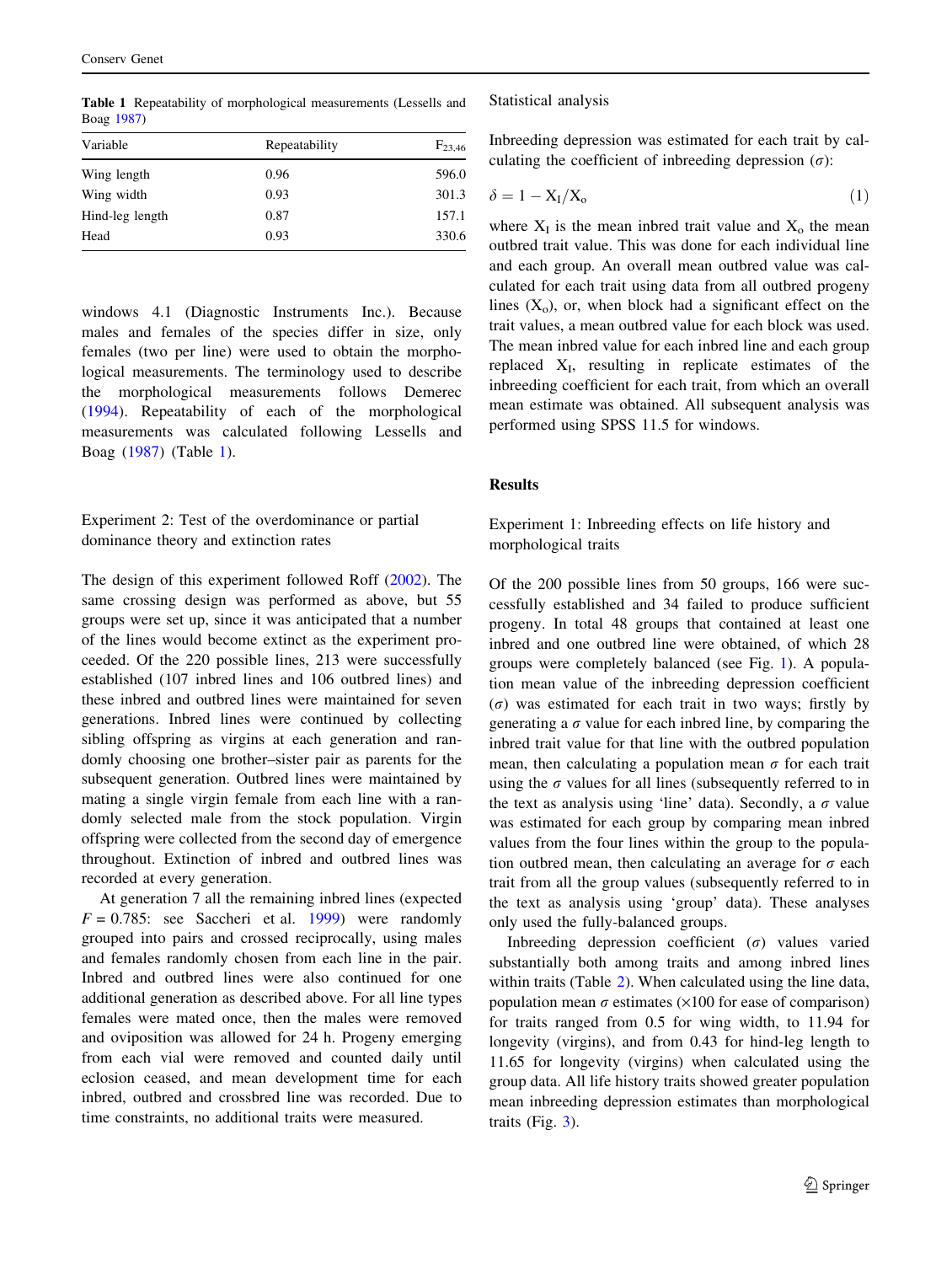<span id="page-5-0"></span>Table 2 Inbreeding depression estimates calculated using line data and group data

| Trait <sup>a</sup>           | $\delta \times 100$ |                   | Sample size |         |          |
|------------------------------|---------------------|-------------------|-------------|---------|----------|
|                              | Mean $\pm$ SE       | Range             | Inbred      | Outbred |          |
| Line data                    |                     |                   |             |         |          |
| Development time             | $1.97 \pm 0.64$     | $-8.12 - 26.35$   | 82          | 84      | $0.021*$ |
| Longevity (virgins)          | $11.94 \pm 3.79$    | $-56.84 - 84.45$  | 81          | 82      | $0.029*$ |
| Longevity (mated females)    | $10.49 \pm 2.33$    | $-32.97 - 56.09$  | 82          | 84      | $0.001*$ |
| <b>Lifetime productivity</b> | $10.62 \pm 4.21$    | $-94.51 - 100.00$ | 81          | 84      | 0.087    |
| Wing length                  | $1.00 \pm 0.32$     | $-5.27 - 8.40$    | 82          | 83      | $0.025*$ |
| Wing width                   | $0.51 \pm 0.30$     | $-5.60 - 8.40$    | 82          | 83      | 0.324    |
| Hind-leg length              | $0.60 \pm 0.32$     | $-5.49 - 8.97$    | 82          | 83      | 0.211    |
| Head width                   | $1.27 \pm 0.44$     | $-5.49 - 16.06$   | 81          | 83      | 0.150    |
| Group data                   |                     |                   |             |         |          |
| <b>Development time</b>      | $2.24 \pm 0.71$     | $-7.48 - 14.71$   | 48          | 48      | $0.019*$ |
| Longevity (virgins)          | $11.65 \pm 4.27$    | $-30.93 - 84.44$  | 47          | 47      | $0.006*$ |
| Longevity (mated females)    | $10.01 \pm 2.83$    | $-27.95 - 56.10$  | 48          | 48      | $0.006*$ |
| <b>Lifetime productivity</b> | $9.61 \pm 5.67$     | $-94.51 - 100.00$ | 48          | 48      | 0.123    |
| Wing length                  | $0.98 \pm 0.34$     | $-3.88 - 7.39$    | 48          | 48      | $0.042*$ |
| Wing width                   | $0.50 \pm 0.31$     | $-3.88 - 5.58$    | 48          | 48      | 0.231    |
| Hind-leg length              | $0.43 \pm 0.36$     | $-5.53 - 6.73$    | 48          | 48      | 0.436    |
| Head width                   | $1.21 \pm 0.48$     | $-5.51 - 13.03$   | 47          | 47      | 0.161    |

\* Significant at  $P < 0.05$  level

<sup>a</sup> Bold type represents life history traits, normal type represents morphological traits

 $b$  P values were calculated using t-tests, Mann Whitney U-tests, or one-way ANOVA for line data, and Paired t-tests or Wilcoxon Signed Rankstests for group data



Fig. 3 Population mean inbreeding depression coefficient estimates  $(\times 100, \pm \text{SE})$  for life history traits and morphological traits based on line data

When analyses were performed on the line data, mean development time and lifetime productivity were significantly affected by block (Kruskall-Wallis:  $\chi^2 = 61.92$ , df = 2,  $P < 0.001$ ; one-way ANOVA:  $F_{2,164} = 29.02$ ,  $P < 0.001$  respectively), and were subsequently analyzed controlling for block effects. Inbreeding significantly reduced trait values of mean development time, longevity of both mated and unmated flies, and of wing length, but not of lifetime productivity or the remaining morphological traits (Table 2). Paired t-tests or Wilcoxon Signed Ranks tests were performed on the group data, and produced very similar results (Table 2).

To examine whether life history traits show higher levels of inbreeding depression than morphological traits, inbreeding depression estimates were grouped by trait type and the two groups ('Life history traits' and 'Morphological traits') compared. We calculated an overall life history trait  $\sigma$  value, using the mean value of the four life history traits, for each inbred line and for each group. The same procedure was repeated for the morphological traits. Overall life history trait  $\sigma$  values were compared with overall morphological trait  $\sigma$  values for both the line data and the group data using paired analysis. Life history traits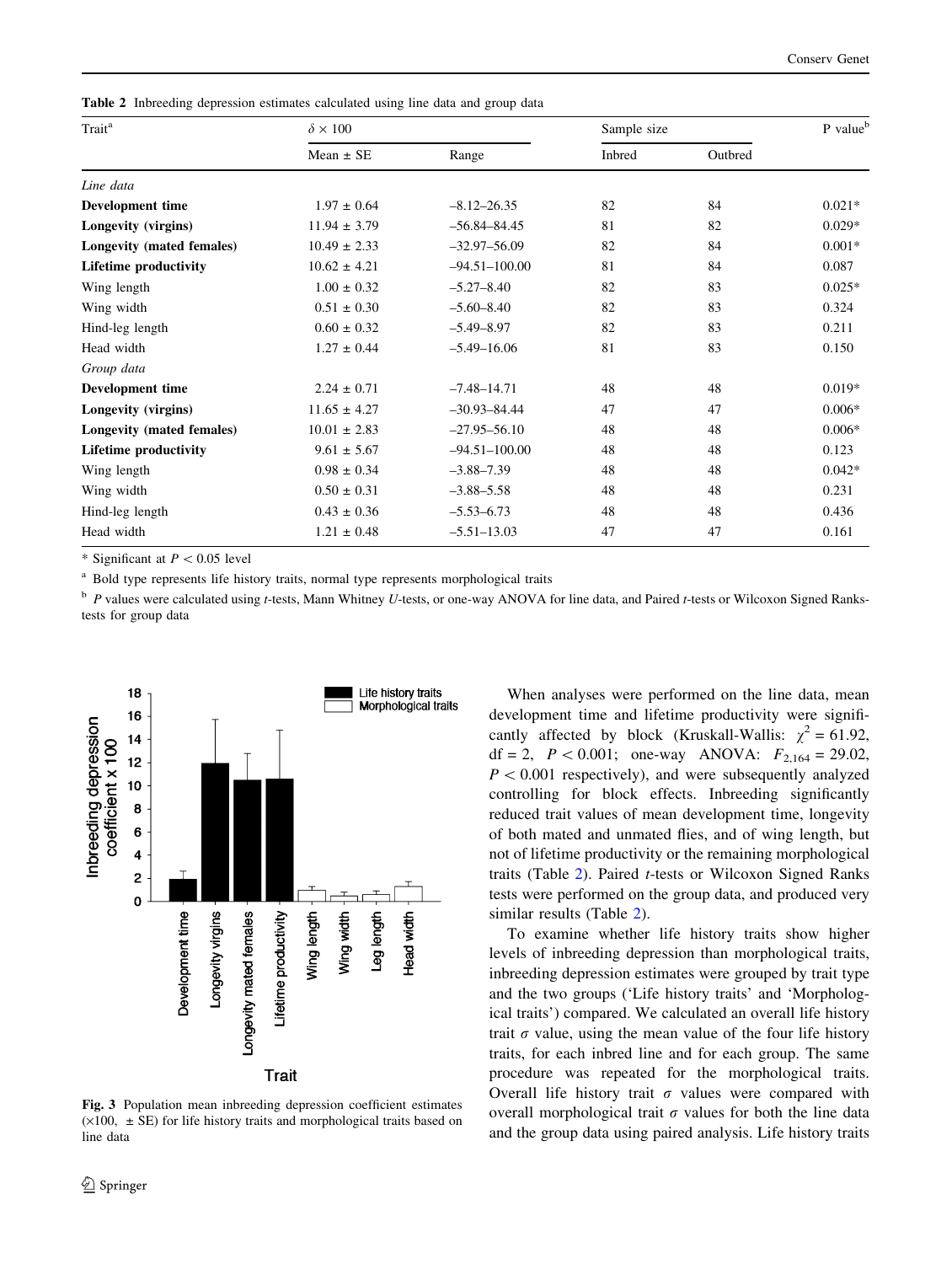|            | $\delta \times 100$<br>Life history trait |                  | $\delta \times 100$<br>Morphological trait |    | $P$ value <sup>a</sup> |
|------------|-------------------------------------------|------------------|--------------------------------------------|----|------------------------|
|            |                                           |                  |                                            |    |                        |
|            | Mean $\pm$ SE                             | $\boldsymbol{n}$ | Mean $\pm$ SE                              | n  |                        |
| Line data  | $8.78 \pm 1.64$                           | 83               | $0.86 \pm 0.29$                            | 82 | $< 0.001*$             |
| Group data | $8.38 \pm 2.10$                           | 48               | $0.75 \pm 0.30$                            | 48 | $0.001*$               |

Table 3 A comparison of overall inbreeding depression estimates for life history traits and morphological traits

 $A^2$  P values were calculated using either Paired t tests or Wilcoxon Signed Ranks test

\* Significant at  $P < 0.01$  level

showed significantly higher inbreeding depression than morphological traits in both comparisons (Table 3).

Comparing the two trait types using population mean  $\sigma$ estimates for each trait in the analysis, (giving four samples in each group) also indicated significantly greater inbreeding depression in life history traits than morphological traits based both on the line data (Mann Whitney U-test  $U_1 = 4$ ,  $U_2 = 4$ ,  $z = -2.309$ ,  $P = 0.021$ ), and on the group data (Mann Whitney U-test  $U_1 = 4$ ,  $U_2 = 4$ ,  $z = -2.309$ ,  $P = 0.021$ ).

Experiment 2: Test of the overdominance or partial dominance theory and extinction rates

As the experiment proceeded, both inbred and outbred lines suffered some extinction at every generation. Extinction of lines occurred due to failure of parents to produce offspring, insufficient emergence of offspring, or emergence of offspring of only one sex. By generation eight, 73 out of 107 (68%) inbred lines and 46 out of 106 (43%) outbred lines had become extinct. Inbred lines were significantly more likely to go extinct after 8 generations of full-sib mating compared to outbred lines (Fisher's exact test:  $P = 0.026$ , Fig. 4).



Fig. 4 Cumulative numbers of extinct lines at each generation, from 107 original inbred lines and 106 original outbred lines, during eight generations of full-sibling mating

At generation 7 the 38 extant inbred lines were crossed reciprocally, giving rise to 35 crossbred lines (3 failed to produce offspring); trait values of reciprocal crosses were combined for analysis giving a sample size of 19 crossbred lines. Data were analysed using two ANCOVA's as it was possible that the number of progeny emerging could influence mean development time and vice versa (although we got identical results with MANOVA). We first compared number of progeny emerging as a function of treatment (inbred lines, crossed-inbred lines and outbred lines) while controlling for mean development time. We found that line-type had a significant effect on progeny number ( $F_{2,109} = 25.1$ ;  $P = 0.0001$ ), and post-hoc tests indicated this was due to the outbred lines  $(n = 60)$  producing more offspring than either the inbred  $(n = 34)$  or inbred crossed lines  $(n = 19)$  which did not differ (mean offspring number  $\pm$  se: outbred 72.24  $\pm$  2.4; indeed  $43 \pm 3.7$ ; crossed-inbred  $45 \pm 5.0$ . Fisher's PLSD inbred v. crossed-inbred  $P = 0.69$ ; inbred v. outbred  $P < 0.001$ ; outbred v. crossed-inbred  $P < 0.001$ ). Development time was not significantly associated with any variation in offspring production  $(F_{1,109} = 0.49; P = 0.48)$ . Similar analysis of the development time data revealed no significant effects (Line type  $F_{2,109} = 1.47$ ;  $P = 0.23$ ; Offspring number  $F_{1,109} = 0.49$ ;  $P = 0.48$ ).

#### Discussion

Effect of inbreeding on life history compared to morphological traits

The results of this study support the observation made by Falconer ([1989:](#page-9-0) pp 225) that life history traits show more inbreeding depression than morphological traits. When analyzed using either the line data or the group data, all four life history traits that were measured showed higher inbreeding depression than morphological traits. When traits were grouped by type, life history traits showed overall significantly higher inbreeding depression than morphological traits. These results suggest higher directional dominance for life history traits than morphological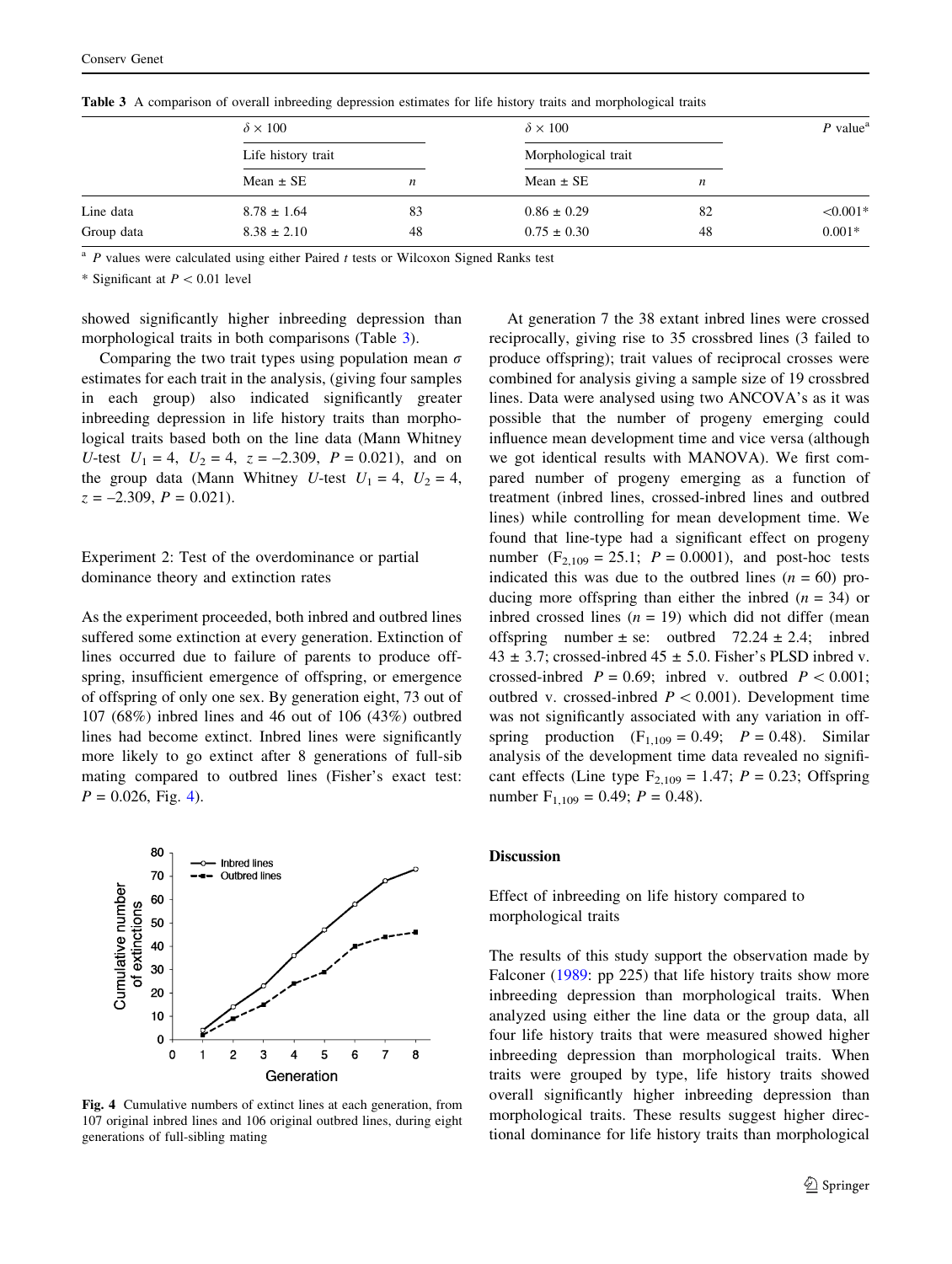traits as predicted by theory (Falconer [1989](#page-9-0): pp 225; Roff [1997:](#page-9-0) pp 321).

Mean inbreeding depression coefficient estimates  $(\times 100)$ for life history traits ranged from 1.97 for mean development time to 11.94 for longevity (virgins) (based on analysis using all lines), showing that some life history traits are more severely effected by inbreeding depression than others and suggesting variation in the ratio of directional dominance across traits. Our inbreeding depression values for life-history traits are close to those reported for D. simulans in other studies (e.g., 8% for viability: Kosuda [1980\)](#page-9-0), and to some estimates for other Drosophila (e.g., 18% for longevity (Hughes [1995\)](#page-9-0) and 18% for fertility (Tantawy and Reeve [1956\)](#page-10-0) both in D. melanogaster). However, the overall magnitude of inbreeding depression for life-history traits in laboratory populations of Drosophila tend to be higher than what we report here (see Table 10.2 Lynch and Walsh [1998\)](#page-9-0), even if we exclude our lowest estimate, that for development time. The low inbreeding depression for mean development time (1.97) we report suggests little directional dominance for this trait. This parallels the findings of Roff [\(1998](#page-10-0)) who reported low inbreeding depression (2.0) for mean development time (hatching to adult) in G. firmus. In comparison, longevity (virgins and mated flies) and lifetime productivity show relatively high levels of inbreeding depression (11.94, 10.49 and 10.62 respectively), indicating more directional dominance for these traits, and suggesting that they may be under stronger selection in D. simulans than development time. Morphological traits all showed low levels of inbreeding depression, as has been theoretically predicted for such characters indicating that they may not be under especially strong selection (Roff [1997:](#page-9-0) pp 321; Lynch and Walsh [1998:](#page-9-0) pp 270). However, some inbreeding depression was observed, which indicates morphological traits are not without directional dominance. Our estimates of inbreeding depression in morphological traits are broadly similar to those of other Drosophila (Lynch and Walsh [1998](#page-9-0): pp 271). For example, inbreeding depression in wing length for D. melanogaster has been reported to be between 1 and 3% (Tantaway [1957](#page-10-0); Tantawy and Reeve [1956\)](#page-10-0), with the lower estimate indistinguishable from ours (Table [2\)](#page-5-0). Radwan and Drewniak ([2001\)](#page-9-0) also report inbreeding depression of about 3% for another size measure (thorax length), which again is close to the measures we report.

Analysis of the difference in mean trait values between inbred and outbred families supported the above results with two exceptions. Firstly, no significant difference in lifetime productivity between inbred and outbred groups was seen, despite the relatively large mean inbreeding depression coefficient of 10.62. This result is due to the large variation in productivity values of inbred (range: 0–391

offspring) and outbred (range: 5–424 offspring) families. Additionally, mean wing length was significantly reduced in the inbred group, whereas the remaining morphological traits showed no significant difference in mean trait value between inbred and outbred groups. Wing length has been shown to have high levels of directional dominance in D. *melanogaster* (Gilchrist and Partridge [2001](#page-9-0)) suggesting that the trait is under strong selection and may be more closely associated with fitness than other morphological traits.

Large variation among inbred lines for both mean trait values and inbreeding depression estimates was observed in this study (see Table [2](#page-5-0)). This fits with other laboratory studies that have reported large variation in the response of replicate lines to inbreeding despite a constant inbreeding level (Fowler and Whitlock [1999](#page-9-0); Reed et al. [2002](#page-9-0); Kristensen et al. [2003\)](#page-9-0), and an increase in phenotypic variation relative to outbred populations following inbreeding (Whitlock and Fowler [1996](#page-10-0)). In the present experiment some inbred lines showed severe inbreeding depression whilst others performed as well as or better than outbred control lines, suggesting that some populations can retain high fitness following population bottlenecks, whilst others cannot (Fowler and Whitlock [1999](#page-9-0); Reed et al. [2002\)](#page-9-0). In this study, differing numbers of deleterious mutations carried by the individuals that founded each line may have contributed to the observed variation in inbreeding depression among lines (Whitlock and Fowler [1996](#page-10-0)).

Test of the genetic basis of inbreeding depression and extinction risk

The primary aim of this experiment was to distinguish between the two mechanisms that might cause inbreeding depression by comparing traits in lines with different histories of inbreeding and different heterozygosity levels. Mean development time and productivity in the 24 h after laying were the characters assayed. While we did not expect any significant levels of purging to occur during our inbreeding procedure (the effective population size of the inbred lines was so small that only mutation with effectively lethal effects would be purged), predictions could nevertheless be made about the trait values expected under each mechanism. If the overdominance mechanism was responsible for inbreeding depression, then the crossed lines should be similar to the outbred lines. On the other hand, if partial-dominance was responsible for inbreeding depression, then we should have seen a small increase in trait values of the crossed-inbred lines relative to the inbred lines, because some of the deleterious recessives should be masked by crossing.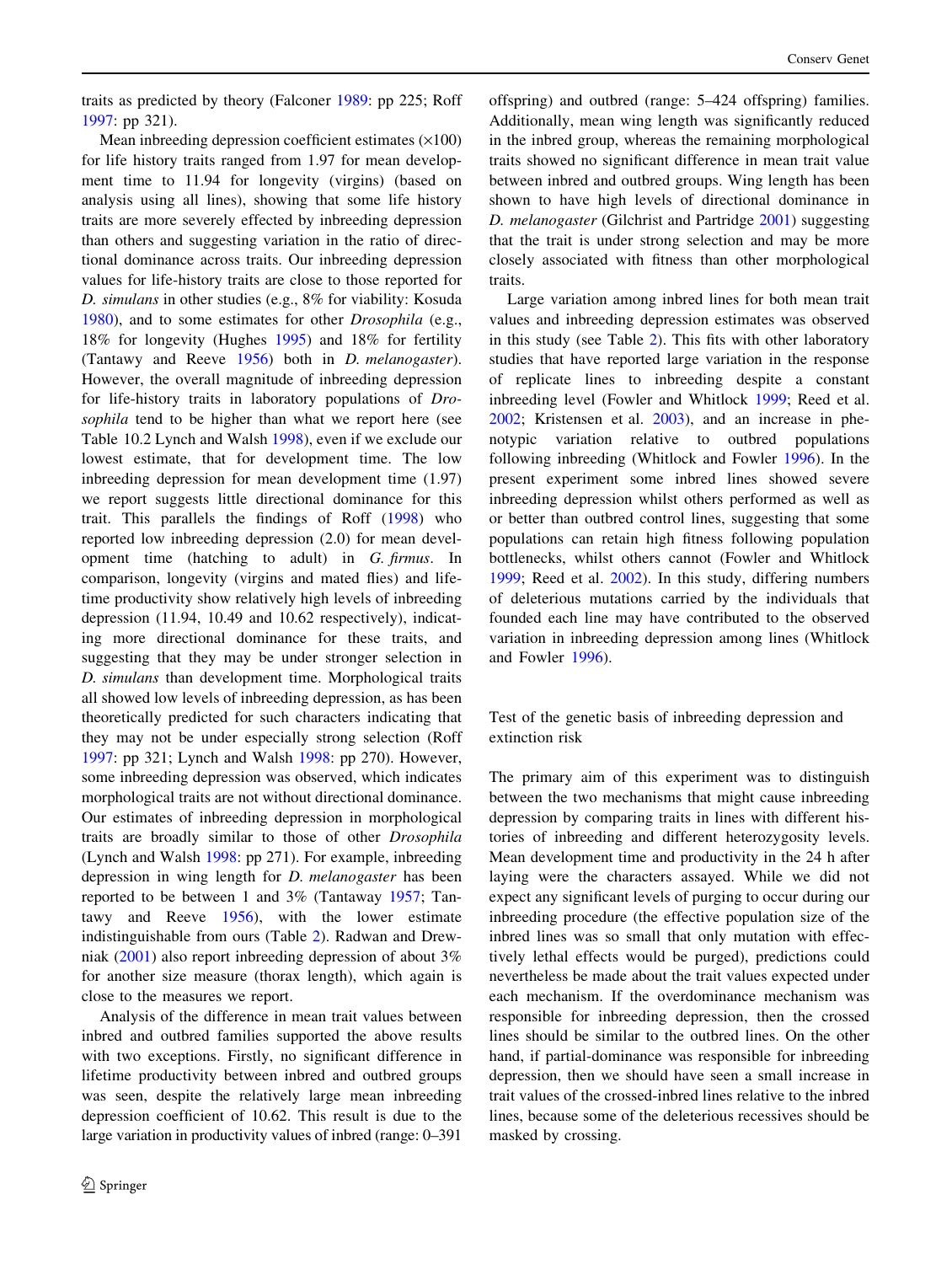What we found was that the 24-h productivity of the outbred lines was far higher than either the inbred or crossed-inbred lines, which did not differ, and there was no significant difference in mean development time between the crossed lines, the outbred lines or the inbred lines. There are several possible explanations for these results. Firstly, there may be little directional dominance, and consequently little inbreeding depression for development time in D. simulans. Of the four life history traits measured in experiment one, development time showed the least inbreeding depression. Similarly, low inbreeding depression for development time was reported in G. firmus (Roff [1998\)](#page-10-0). It therefore appears that development time is a poor character in which to examine inbreeding, at least in D. simulans and G. firmus. However, productivity showed substantial inbreeding depression, and while there was a very small increase in the average number of offspring produced by the crossed lines in comparison to the inbred ones, this was far from statistically significant. Nevertheless, the results are arguably supportive of partial dominance. With our experimental design we expect no purging (see above), and hence only a small increase in productivity, which is what we found, and perhaps our failure to find an effect here may be a sample size problem. Additionally, the large variation in this trait seen in all lines means detecting significant differences would be difficult, and we note that the reduction in life-time productivity with one generation of inbreeding (Experiment 1) was not statistically significant in spite of its large magnitude for this very reason: we also note here that the lack of difference between crossed and inbred lines is not due to them being assayed at different times or on different batches of food. The large variation in productivity we record here is not unusual and we find similar variation in other experiments. Perhaps the addition of more stressful rearing conditions would facilitate the detection of differences in productivity (Hoffman and Parsons [1991\)](#page-9-0)? This is something we are pursuing. We also note that if both mechanisms contributed to inbreeding depression in productivity, then we should also have seen a difference between inbred and crossed lines, which we did not.

Our finding of higher extinction of inbred lines during the experiment is also arguably indicative of expression of deleterious recessive alleles; the overdominance mechanism predicts a decline in fitness but not necessarily increased extinction (Radwan [2003](#page-9-0)). The rational behind this seems to be that although under the overdominance hypothesis inbreeding results in the loss of the highest fitness class, remaining individuals do not necessarily become worse over time and their populations therefore need not have higher extinction risk. Additionally, with overdominance we would also expect to see continued decline in the inbred lines relative to the outbred lines with continued inbreeding, rather than convergence of trait values in inbred and outbred lines (Roff [1997](#page-9-0)), although the convergence we see is in a trait with little apparent directional dominance. Again however, if overdominance was responsible for inbreeding depression we should see greater productivity in the crossed lines, which we did not. Consequently it is not possible to draw any firm conclusions regarding the underlying cause of inbreeding depression in D. simulans, but we think the evidence weakly supportive of the partial dominance idea. Generally, evidence has been generated both in support of the role of partial dominance and for its absence. Recently, for example, (Swindell and Bouzat [2006a\)](#page-10-0) reported that purging decreased inbreeding depression by 40% in D. melanogaster, whilst, on the other hand, Radwan ([2003\)](#page-9-0) found no evidence of purging in inbred lines of the bulb mite (Rhizoglyhus robini). At present the majority of experimental evidence has shown only limited effects of purging on fitness restoration of inbred populations (reviewed in Frankham [2005](#page-9-0)). Furthermore, the efficiency of purging may depend on the nature of genetic variance, with lethals being quickly removed, but mildly deleterious mutations persisting and even becoming fixed in the population (Hedrick [1994](#page-9-0); Keller and Waller [2002](#page-9-0)).

Our study also reveals significantly higher extinction risk of inbred lines compared to outbred lines, supporting the notion that inbreeding increases the extinction risk of small, inbred populations. These results are in agreement with a growing number of laboratory studies that provide direct experimental evidence that inbreeding elevates extinction risk (Frankham [1995b;](#page-9-0) Bijlsma et al. [1999,](#page-9-0) [2000](#page-9-0); Reed et al. [2002,](#page-9-0) [2003](#page-9-0)). These investigations have used not only full-sib inbreeding, but have also found increased extinction risk with lower rates of inbreeding (Frankham [1995b](#page-9-0); Reed et al. [2003](#page-9-0)), and in populations after purging had occurred (Bijlsma et al. [2000](#page-9-0)). Overall this body of work suggests that inbreeding can increase extinction risk both through selection acting on deleterious recessive alleles via purging, or by decreasing the mean fitness and genetic diversity of the inbred population (Hedrick [1994\)](#page-9-0). Furthermore, inbreeding can act synergistically with environmental stress to increase extinction probability (Bijlsma et al. [1999](#page-9-0), [2000](#page-9-0)) and, any attempt to deliberately inbreed populations to purge them of their genetic load through close inbreeding (Templeton and Read [1984\)](#page-10-0) may in fact increase the probability of extinction (Hedrick [1994](#page-9-0)).

In summary, our results provide evidence in support of theory suggesting life history traits have greater directional dominance and hence should show greater inbreeding depression than morphological traits. However, this study also indicates that morphological traits are not without directional dominance and can display low levels of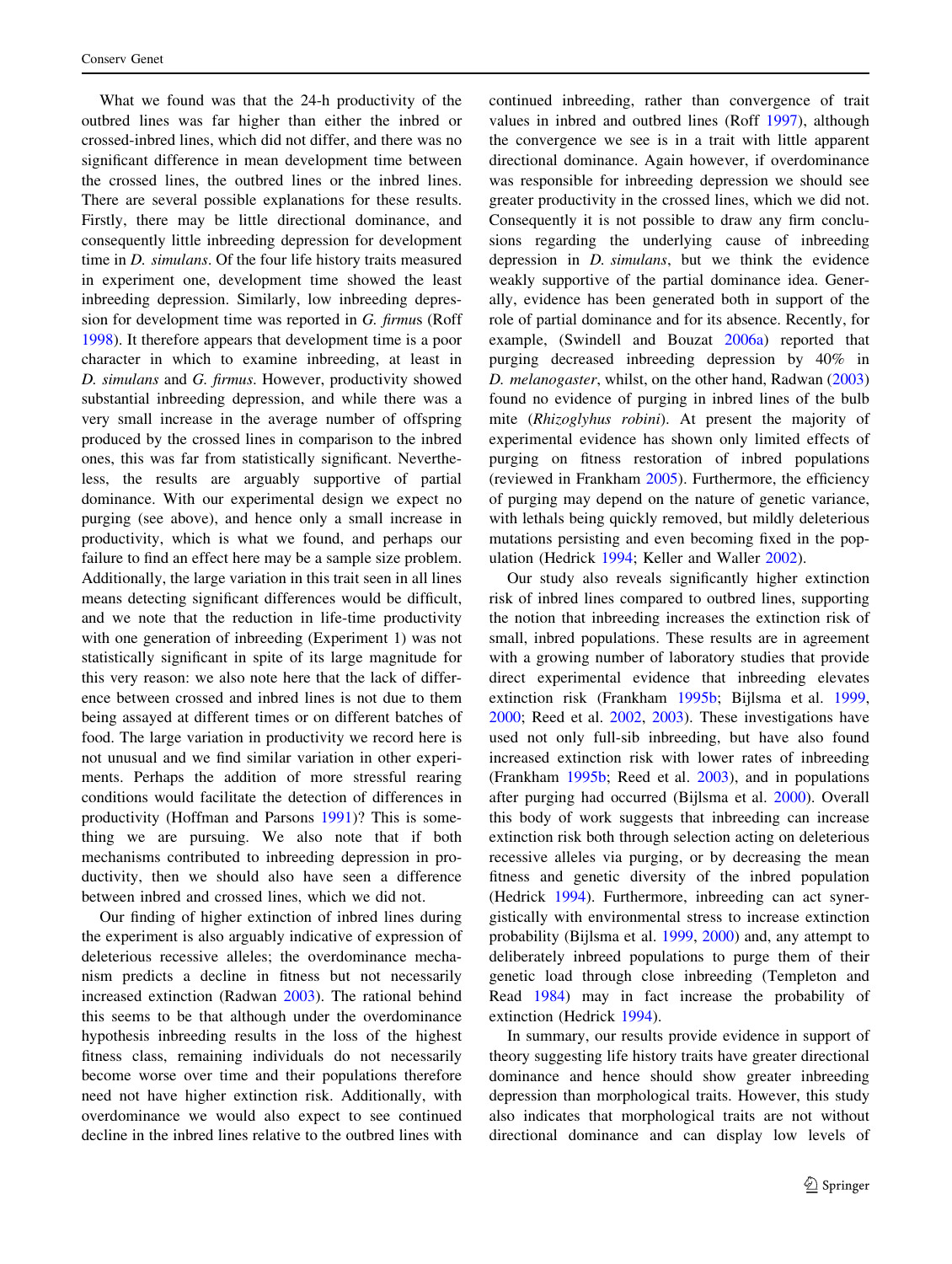<span id="page-9-0"></span>inbreeding depression, which can in turn contribute to the loss of fitness of inbred individuals. We were unable to find unequivocal support for either hypothesis regarding the underlying genetic mechanism of inbreeding depression. Finally, our study lends further support to the notion that inbreeding elevates extinction risk, and highlights the need for greater understanding of the genetic factors influencing extinction probability.

Acknowledgements We would like to thank Ary Hoffmann and Jennifer Shirriffs for kindly providing the flies that allowed us to conduct this study, Michelle Taylor for help with rearing the stock populations, the European Social Fund and NERC for funding, and especially François Balloux and an anonymous referee for insightful comments that greatly improved the manuscript.

#### References

- Ballou JD (1997) Ancestral inbreeding only minimally affects inbreeding depression in mammalian populations. J Hered 88:169–178
- Barrett SCH, Charlesworth D (1991) Effects of a change in the level of inbreeding on the genetic load. Nature 352:522–524
- Bijlsma R, Bundgaard J, Boerema AC (2000) Does inbreeding affect the extinction risk of small populations? Predictions from Drosophila. J Evol Biol 13:502–514
- Bijlsma R, Bundgaard J, Van Putten WF (1999) Environmental dependence of inbreeding depression and purging in Drosophila melanogaster. J Evol Biol 12:1125–1137
- Byers DL, Waller DM (1999) Do plant populations purge their genetic load? Effects of population size and mating history on inbreeding depression. Annu Rev Ecol Syst 30:479–513
- Charlesworth D, Charlesworth B (1987) Inbreeding depression and its evolutionary consequences. Annu Rev Ecol Syst 18:237–268
- Charlesworth D, Charlesworth B (1999) The genetic basis of inbreeding depression. Genet Res 74:329–340
- Crnokrak P, Barrett SCH (2002) Perspective: purging the genetic load: a review of the experimental evidence. Evolution 56:2347– 2358
- Crnokrak P, Roff DA (1995) Dominance variance––associations with selection and fitness. Heredity 75:530–540
- Crnokrak P, Roff DA (1999) Inbreeding depression in the wild. Heredity 83:260–270
- Demerec M (1994) Biology of Drosophila. Cold Spring Harbour Laboratory Press, New York
- DeRose MA, Roff DA (1999) A comparison of inbreeding depression in life-history and morphological traits in animals. Evolution 53:1288–1292
- Dudash MR, Carr DE (1998) Genetics underlying inbreeding depression in Mimulus with contrasting mating systems. Nature 393:682–684
- Drewniak M, Radwan J (2001) Inbreeding depression for size but not for symmetry in Drosophila melanogaster. Hereditas 134:85–89
- Ellmer M, Andersson S (2004) Inbreeding depression in Nigella degenii (Ranunculaceae): fitness components compared with morphological and phenological characters. Int J Plant Sci 165:1055–1061
- Falconer DS (1989) Introduction to quantitative genetics, 3rd edn. Longman, New York
- Fowler K, Whitlock MC (1999) The distribution of phenotypic variance with inbreeding. Evolution 53:1143–1156
- Frankham R (1995a) Conservation genetics. Ann Rev Genet 29:305– 327
- Frankham R (1995b) Inbreeding and extinction––a threshold effect. Cons Biol 9:792–799
- Frankham R (2005) Genetics and extinction. Biol Conserv 126:131– 140
- Frankham R, Ballou JD, Briscoe DA (2002) Introduction to conservation genetics. Cambridge University Press, Cambridge
- Gilchrist AS, Partridge L (2001) The contrasting genetic architecture of wing size and shape in Drosophila melanogaster. Heredity 86:144–152
- Hedrick PW (1994) Purging inbreeding depression and the probability of extinction––full-sib mating. Heredity 73:363–372
- Hedrick PW, Kalinowski ST (2000) Inbreeding depression in conservation biology. Annu Rev Ecol Syst 31:139–162
- Hoffmann AA, Parsons PA (1991) Evolutionary genetics and environmental stress. Oxford, University Press, Oxford, UK
- Hughes KA (1995) The inbreeding decline and average dominance of genes affecting male life-history characters in Drosophila melanogaster. Genet Res 65:41–52
- Karkkainen K, Kuittinen H, van Treuren R, Vogl C, Oikarinen S, Savolainen O (1999) Genetic basis of inbreeding depression in Arabis petraea. Evolution 53:1354–1365
- Keller LF, Waller DM (2002) Inbreeding effects in wild populations. Trends Ecol Evol 17:230–241
- Kosuda K (1980) The effect of inbreeding on viability in Drosophila simulans. Jpn J Genet 55:307–310
- Kristensen TN, Dahlgaard J, Loeschcke V (2003) Effects of inbreeding and environmental stress on fitness––using Drosophila buzzatii as a model organism. Conserv Genet 4:453–465
- Kristensen TN, Sorensen AC (2005) Inbreeding––lessons from animal breeding, evolutionary biology and conservation genetics. Animal Sci 80:121–133
- Lande R, Schemske DW (1985) The evolution of self-fertilization and inbreeding depression in plants. 1. Genetic models. Evolution 39:24–40
- Lessels CM, Boag PT (1987) Unrepeatable repeatabilities: a common mistake. Auk 104:116–121
- Li ZK, Luo LJ, Mei HW, Wang DL, Shu QY, Tabien R, Zhong DB, Ying CS, Stansel JW, Khush GS, Paterson AH (2001) Overdominant epistatic loci are the primary genetic basis of inbreeding depression and heterosis in rice. I. Biomass and grain yield. Genetics 158:1737–1753
- Lynch M, Walsh B (1998) Genetics and analysis of quantitative traits. Sinauer, Sunderland, Massachusetts
- Newman D, Pilson D (1997) Increased probability of extinction due to decreased genetic effective population size: experimental populations of Clarkia pulchella. Evolution 51:354–362
- Pray LA, Goodnight CJ (1995) Genetic variation in inbreeding depression in the red flour beetle Tribolium castaneum. Evolution 49:176–188
- Radwan J (2003) Inbreeding depression in fecundity and inbred line extinction in the bulb mite, Rhizoglyphus robini. Heredity 90:371–376
- Ralls K, Ballou JD, Templeton AR (1988) Estimates of lethal equivalents and the cost of inbreeding in mammals. Cons Biol 2:185–193
- Reed DH, Briscoe DA, Frankham R (2002) Inbreeding and extinction: the effect of environmental stress and lineage. Conserv Genet 3:301–307
- Reed DH, Lowe EH, Briscoe DA, Frankham R (2003) Inbreeding and extinction: effects of rate of inbreeding. Conserv Genet 4:405– 410
- Roff DA (1997) Evolutionary quantitative genetics. Chapman & Hall, London